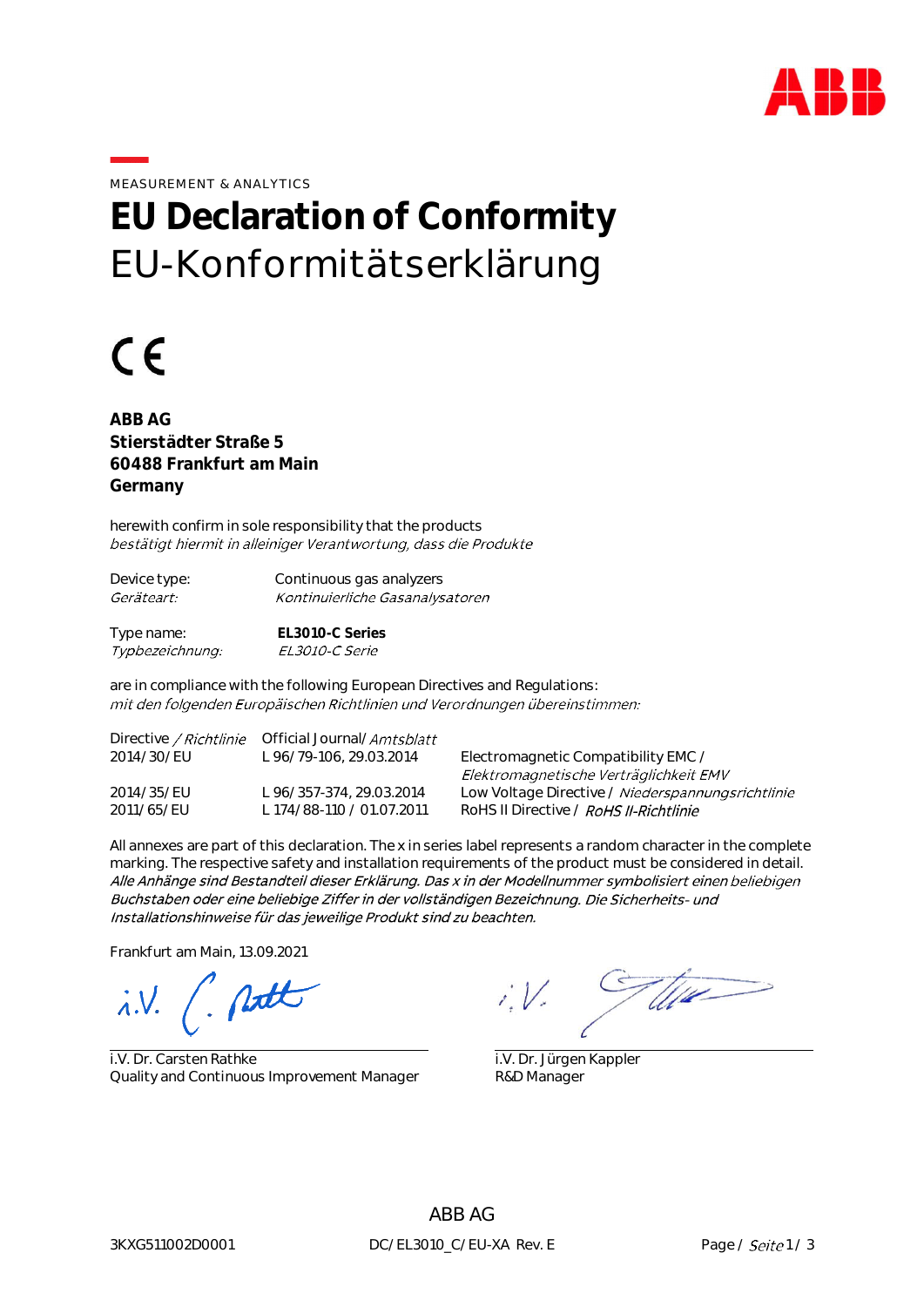

### Annex / **Anhang**

### **EMC Directive 2014/30/EU /**

Series labels / Modellnummern:

| EL3010-C Gas analyzer            | 24043-73x0130x0000 |
|----------------------------------|--------------------|
| EL3010-C Housing                 | 24343-73x0130x0001 |
| IR analyzer module Uras26        | 24541-73x0130x0001 |
| UV analyzer module Limas23       | 24941-73x0130x0001 |
| Oxygen analyzer module Magnos206 | 24641-73x0130x0001 |
| Oxygen analyzer module Magnos28  | 24644-73x0130x0001 |
| FID analyzer module Fidas24      | 24841-73x0130x0001 |

Applied standards / Angewandte Normen. EN 61326-1:2013

| Electromagnetic susceptibility:    | Industrial environment |
|------------------------------------|------------------------|
| Störfestigkeit:                    | Industrielle Umgebung  |
| Electromagnetic disturbance:       | Class B                |
| Elektromagnetische Störaussendung: | <i><b>Klasse B</b></i> |

Low Voltage Directive 2014/35/EU / **Niederspannungsrichtlinie 2014/35/EU** 

Series labels / Modellnummern:

| EL3010-C Gas analyzer            | 24043-73x0130x0000 |
|----------------------------------|--------------------|
| EL3010-C Housing                 | 24343-73x0130x0001 |
| IR analyzer module Uras26        | 24541-73x0130x0001 |
| UV analyzer module Limas23       | 24941-73x0130x0001 |
| Oxygen analyzer module Magnos206 | 24641-73x0130x0001 |
| Oxygen analyzer module Magnos28  | 24644-73x0130x0001 |
| FID analyzer module Fidas24      | 24841-73x0130x0001 |

Applied standards / Angewandte Normen. EN 61010-1:2010